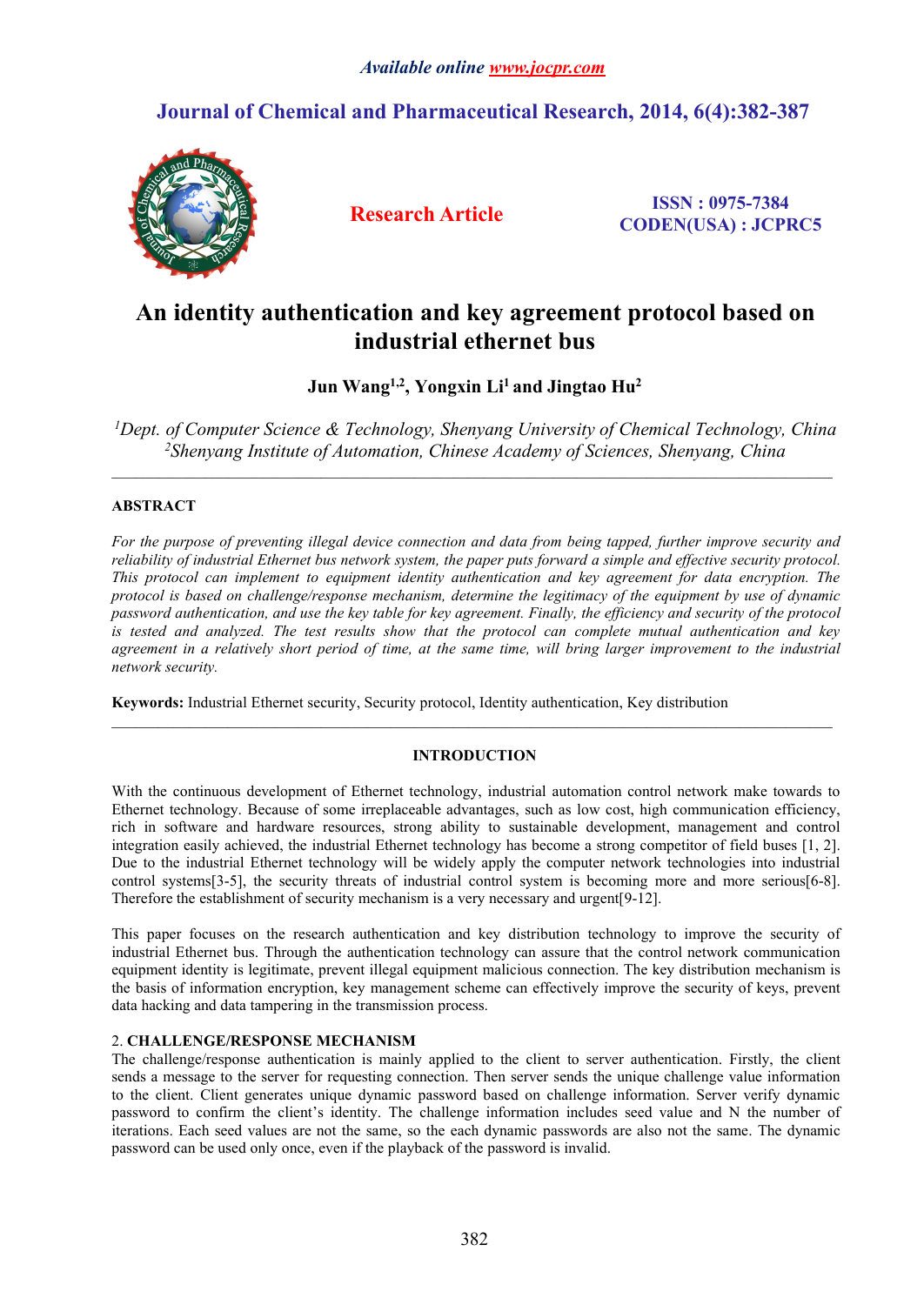*\_\_\_\_\_\_\_\_\_\_\_\_\_\_\_\_\_\_\_\_\_\_\_\_\_\_\_\_\_\_\_\_\_\_\_\_\_\_\_\_\_\_\_\_\_\_\_\_\_\_\_\_\_\_\_\_\_\_\_\_\_\_\_\_\_\_\_\_\_\_\_\_\_\_\_\_\_\_*

Described as follows: Sender  $\rightarrow$  Receiver: hello; Receiver  $\rightarrow$  Sender: seed, N; Sender  $\rightarrow$  Receiver: Key (seed) N; Receiver will verify the dynamic password.



**Fig 1. Authentication process ofchallenge/response**

The authentication method of challenge/response is a relatively safe method, but it is suitable for the authentication of server to client, unable to complete the authentication of client to server. In addition, it was designed for the Client/Server mode, but it is not fit for the mode of machine to machine. The industrial Ethernet bus needs a twoway authentication protocol without manual handing for field equipments. And the authentication method of challenge/response can't complete Key distribution. So, this paper designed anew authentication and key distribution protocol.

# **3.A NEW CHALLENGE/RESPONSE MUTUAL AUTHENTICATION AND KEY AGREEMENT PROTOCOL BASED ON KEY TABLE**

## *3.1. Key table*

The keys are the key to encryption algorithm, the confidentiality of keys is the basic of safeguard information security. In the industrial network communications, the use of symmetric encryption algorithm is more realistic, non symmetric key encryption algorithm can increase too much amount of calculation to the industrial network, and the requirement of industrial network can't accept it. If the symmetric encryption algorithm be used by data encryption, we must consider the problem of how to use keys. If every communications are use the same key, obviously, this is not safe; if each field devices uses a single or a few keys, then face to numerous devices in the bus, will make the keys management become very complex.

If the control network communications use shared N keys and each connection randomly select an encryption key, then not only we can achieve the effect of one-time pad, but also the distribution and management of keys are also become very convenient. In the control network, each device stores a key table, as shown in table 1. There are stored N original keys in the key table. According to the security requirements and the properties of equipments, the value of n can be from a dozen to dozens ormore. The mapping values RKS can be at random, this paper is using the hash of mapping values as mapping values.

| <b>Keys(KS)</b> |   | <b>Mapping valures (RKS)</b> |
|-----------------|---|------------------------------|
| K <sub>0</sub>  | → | Hash(K0)                     |
| K 1             | → | Hash(K1)                     |
| .               | . | .                            |
| ΚN              | → | Hash(KN)                     |

#### **Table 1: Key table**

## *3.2. The Process of challenge/response mutual authentication and key agerrment*

The traditional challenge/response authentication only authenticates the client identity. However, the challenge/response mutual authentication authenticates equipments on both sides of communication to ensure that the communication parties are legal equipments, and to prevent illegal equipments malicious connections. At same time, during the authentication, keys agreement process is ended.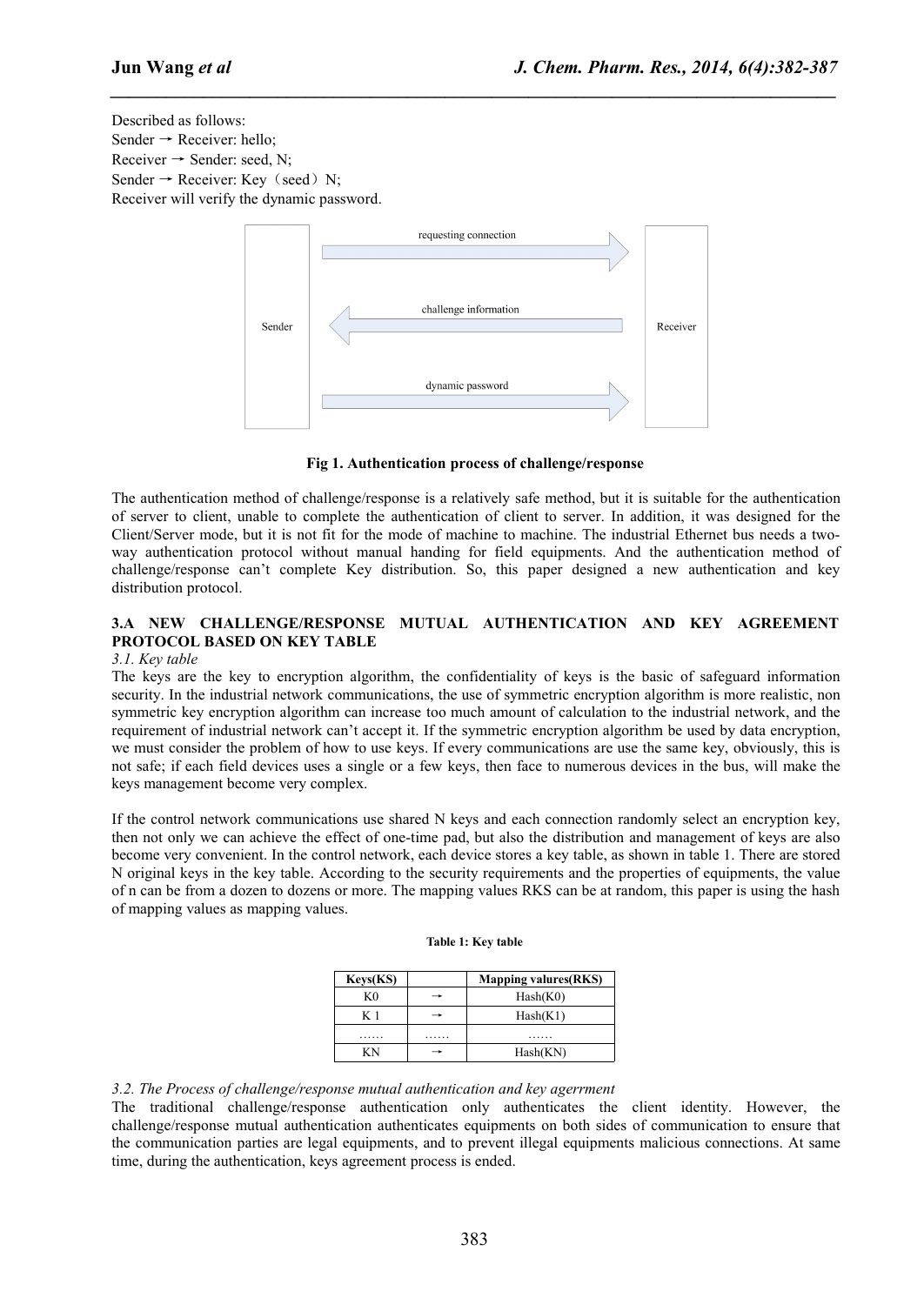The process of challenge/response mutual authentication and key agreement described as follows, the protocol flow chart shown in figure 2:

*\_\_\_\_\_\_\_\_\_\_\_\_\_\_\_\_\_\_\_\_\_\_\_\_\_\_\_\_\_\_\_\_\_\_\_\_\_\_\_\_\_\_\_\_\_\_\_\_\_\_\_\_\_\_\_\_\_\_\_\_\_\_\_\_\_\_\_\_\_\_\_\_\_\_\_\_\_\_*

1) The sender sends the receiver the requesting information "hello".

2) The receiver produces a security timestamp C1, and calculates the number of  $S = C1$  mod N. Then receiver sends challenge message including security timestamp C1, the receiver's device ID RID and the HASH (KS) that maps the value of key KS1.

3)The sender produces a security timestamp C2. Then the C1 and RID come from challenge message is encrypted cipher text with the key KS1 to produce the dynamic password PWS1. The sender sends the response message including the sender's device ID SID and C2.

4)The receiver calculates the dynamic password PWS2 with the encryption algorithm as the same as process three. If PWS2 compares identically with PWS1 that was from sender, it is successfully verify sender's identity. Then the receiver calculates the number  $S2 = C2$  mod N, and use the key KS2 to encrypt C2 and SID that comes from sender's response message as the dynamic password PWR2. The receiver sends PWR1 to the sender.

5)After received PWR1, the sender calculate the PWS2 with the encryption algorithm as the same as process four. If PWR2 compares identically with PWR1 that was from receiver, it is successfully verify receiver's identity and send the finished message to sender.

6) At last, sender and receiver use the key KS to encrypt,  $S = (C1+C2) \mod N$ , the process of key agreement and authentication are completed.

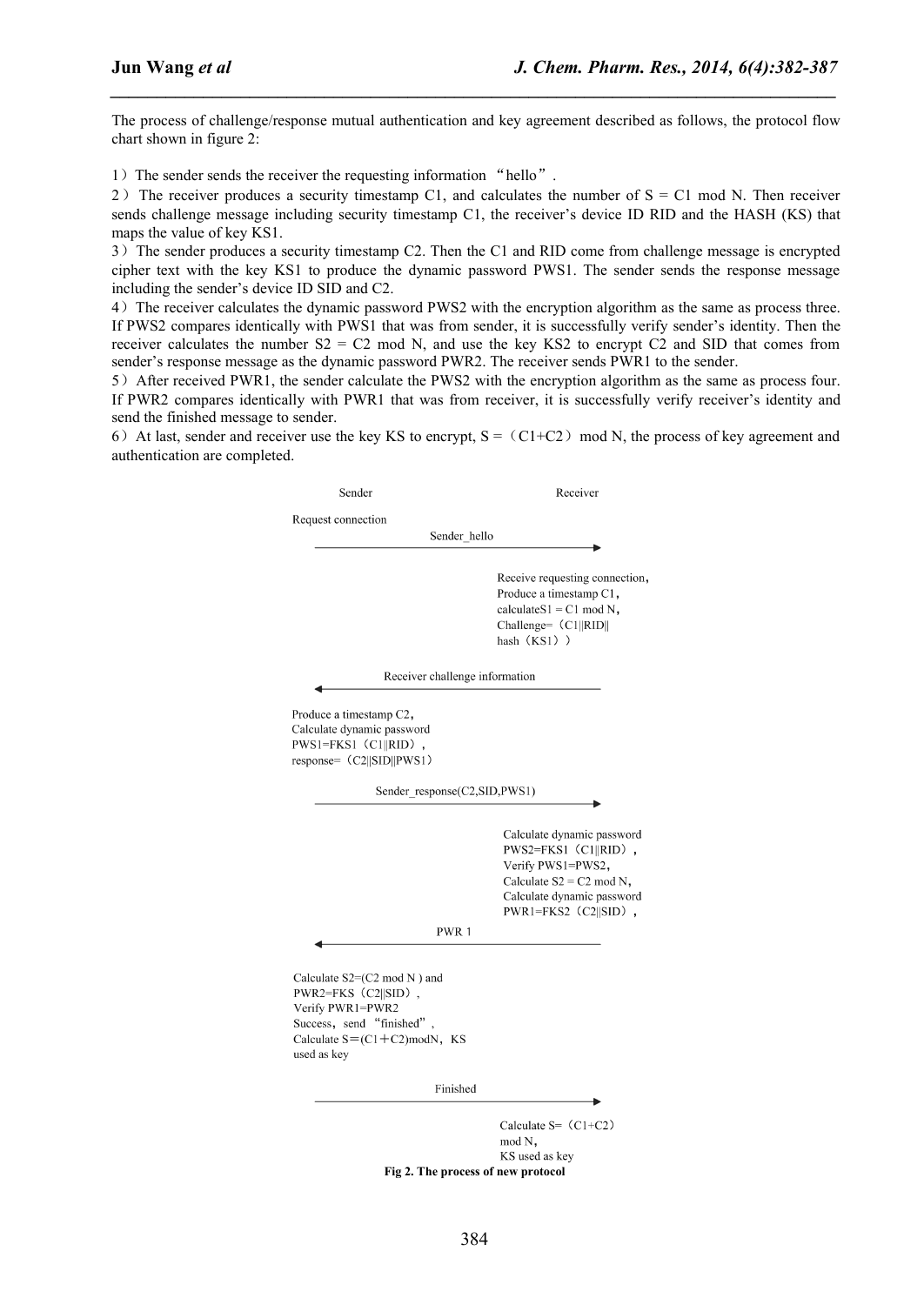#### **4. PERFORMANCE TESTING**

The performance of security protocol directly affect bus protocol's real-time, so that the amount of computation overhead must be not too large. The performance overhead during the protocol implementation process is come from the data exchange times and the computation of CPU. This protocol does not appear too complicated public key encryption algorithm, it has only 4 times symmetric encryption algorithm. Computational overhead of the common symmetrical encryption algorithms, such as DES, IDEA, is very small, single chip computers have the ability to complete it. The produce of random number is according to the system time, the amount of calculate is also very few. Table 2 shows that this new protocol compared with other high speed protocols, as a result, the number of data operations are less than the other same type protocols and the difficulty of operations is quite low. During the whole process of new protocol, there are numerical calculation seven times and data exchange three times.

*\_\_\_\_\_\_\_\_\_\_\_\_\_\_\_\_\_\_\_\_\_\_\_\_\_\_\_\_\_\_\_\_\_\_\_\_\_\_\_\_\_\_\_\_\_\_\_\_\_\_\_\_\_\_\_\_\_\_\_\_\_\_\_\_\_\_\_\_\_\_\_\_\_\_\_\_\_\_*

| Types               | Literature[13] | Literature[14] | Literature <sup>[15]</sup> | This parper |
|---------------------|----------------|----------------|----------------------------|-------------|
| Data exchange       |                |                |                            |             |
| Encrypt operations  | public-key     | public-key     |                            |             |
| Modulus operations  |                |                |                            |             |
| Hash operations     |                |                |                            |             |
| Exponent poerations |                |                |                            |             |

**Table 2: New protocol compared with other high speed protocols**

By using C, this paper is realized the work flow of new protocol, and then tested the authentication protocol under working condition of TCP protocol. In the process of protocol implementation, this paper uses DES encryption algorithm and 64 bit keys to calculate dynamic password. There are 30 keys in the key table, according to the requirement of security level the number of keys can increase or decrease. The key table needs storage space about 1K~0.5K to store keys and the source code programs needs storage space about 11K~12K. If the storage space of industrial equipments is 2M, then the storage space of security protocol used takes 0.6% of the total space, the impact on industrial equipments storage space is very little. Table 3 and figure 3 shows that the statistics of the timeconsuming of authentications ten times and the ratio of authentication time and session time.

**Table 3: The time-consuming of authentications ten times**

| <b>Times</b>   | Sender(ms) | Receiver(ms) |
|----------------|------------|--------------|
|                | 2.371      | 2.626        |
| 2              | 4.312      | 5.992        |
| 3              | 2.048      | 2.135        |
|                | 8.802      | 5.858        |
| 5              | 7.718      | 6.172        |
| 6              | 7.133      | 5.969        |
|                | 2.542      | 2.688        |
| 8              | 3.032      | 2.052        |
| 9              | 2.864      | 4.931        |
| 10             | 2.230      | 1.965        |
| Average values | 4.305      | 4.039        |



**Fig 3. The ratio of authentication timeand session time**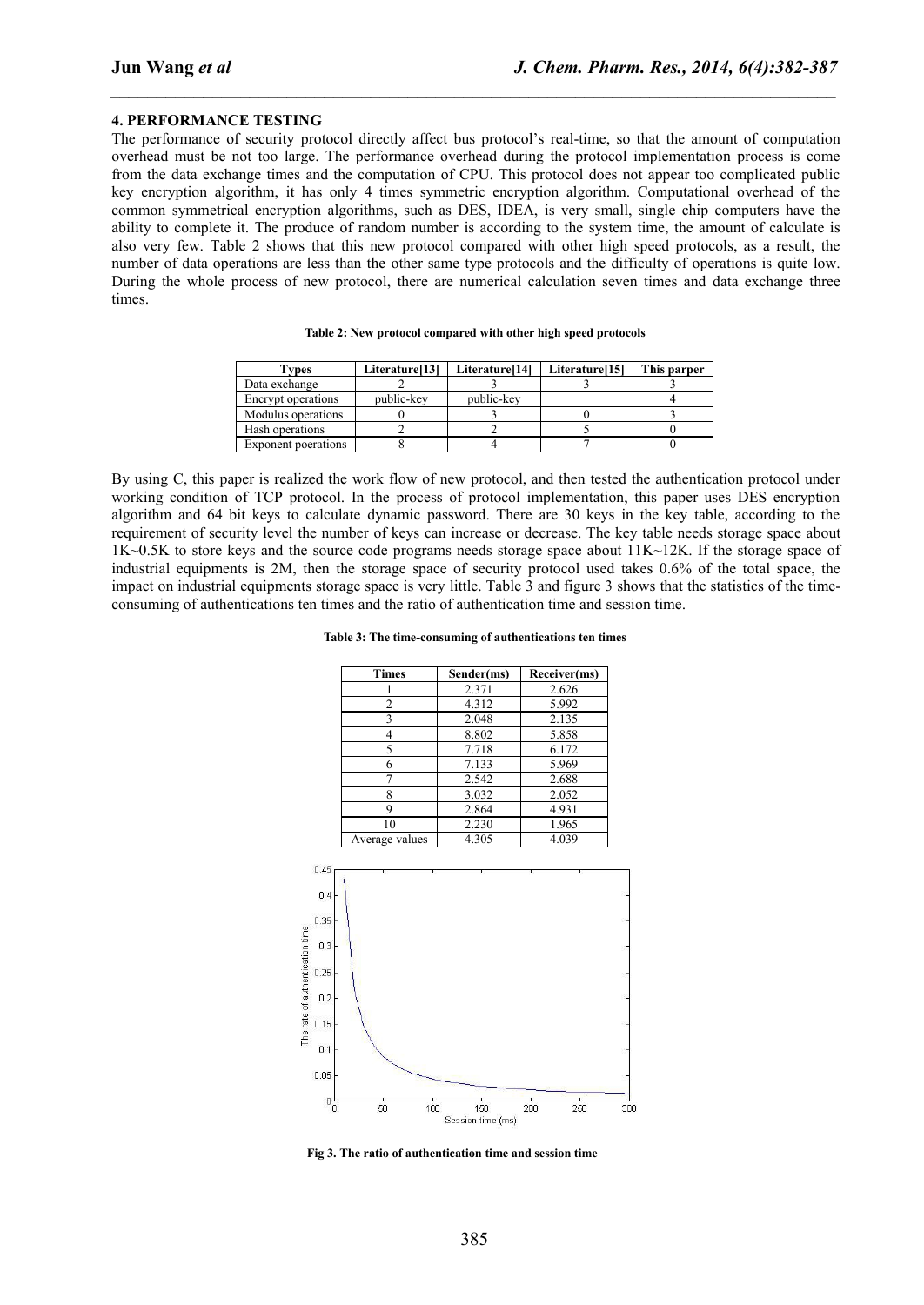## **5. PORTOCOL ANALYSIS OF SECURITY**

#### *5.1. Security of encryption key*

In the whole process of authentication and key agreement, both sides of communication can reach the goal of hiding keys. The security of symmetric encryption algorithm based on the 128 bit key is very reliable, at present. So attackers are very hard to obtain the encryption keys by cracking the dynamic password. Even if there are one or several keys cracked, the final encryption key KS is produced by calculating the value of  $S = (C1+C2)$  mod N and C1, C2 are random number and not related, attackers are also can't obtain the final encryption key. So, through analyzing and cracking the cipher-text to get the key, there is not possible. A large number of field devices are sharing a same key table, which will bring a great convenience to key management. If it is found that equipments were lost, the key table should be immediately updated to prevent security information from leakage.

*\_\_\_\_\_\_\_\_\_\_\_\_\_\_\_\_\_\_\_\_\_\_\_\_\_\_\_\_\_\_\_\_\_\_\_\_\_\_\_\_\_\_\_\_\_\_\_\_\_\_\_\_\_\_\_\_\_\_\_\_\_\_\_\_\_\_\_\_\_\_\_\_\_\_\_\_\_\_*

#### *5.2. The ability of against attacks*

By analyzing the new protocol, it can resist the message replay attacks, eavesdropping attacks, illegal connections. During the sessions, the new protocol uses the dynamic password to verify the legitimacy of each others. The protocol encrypts security timestamp and device ID to generate dynamic password, so that the dynamic password has the peculiarity of confidentiality and uniqueness. Therefore, when attackers are trying to tapping the password and replaying to the others, the other devices will not accept the same password again. Table 4 shows the security comparison of the new protocol and other literatures.

| Types                        | Literature[16] | Literature[17] | Literature[18] | This paper |
|------------------------------|----------------|----------------|----------------|------------|
| DoS                          | True           | False          | True           | False      |
| Replay attack                | False          | False          | True           | True       |
| Resist the dictionary attack | False          | True           | False          | True       |
| Illagal connection           | True           | True           | True           | True       |
| Eavesdropping                | True           | True           | True           | True       |
| Algorithm                    | Asymmetric     | Symmetric      | Asymmetric     | Symmetric  |
| Temporal synchronization     | False          | False          | False          | True       |

**Table 4:The security comparison of the new protocol and other literatures**

## **CONCLUSION**

Due to the industrial Ethernet equipments on the limited computational capability, this paper is designed a mutual authentication based on dynamic password challenge / response and key agreement protocol. This protocol can complete the identity authentication and key distribution. After the analysis, it shows that the new protocol can effectively resist replay attacks, illegal equipment connections, man in the middle attacks, the execution is high efficiency, and the modelis simple and easy to implement on the field equipments.

#### **Acknowledgements**

This work was supported by key deployment project of Chinese Academy of Sciences (KGZD-EW-302), Liaoning Provincial Office of Fund (2012219001, Research on perception layer's technologies based on high reliability for Internet of Things in industry) and Liaoning Provincial Office of Education Fund (L2013157, Research on evaluation and reengineering based on reliability for Internet of Things software).

## **REFERENCES**

[1]K. Stouffer et al., *American*:*National Institute of Standards and Technology*. **2011**, 800(82), 28-45.

[2]RUI Wanzhi et al., *Information and control*. **2012**, 41(1), 83-88.

[3]SONG Yan et al., *Information and control*. **2013**,42(4),521-528.

[4]SUN Ziwen et al., *Information and control*. **2013**, 42(6), 670-676.

[5]Frankel et al., Guide to IPsec VPNs[S], *American: NIST*. **2005**.

[6]Peyravian M. Jeffries C., *Computer Communications*. **2006**,29(5-6), 660-667.

[7]Li Shaofang, *Computer and Modernization*. **2006(**8), 102-104.

[8]WANG Hao et al., *Automation* & *Instrumenta.* **2011**, 24(7), 24-29.

[9]CHEN Xing et al., *Computer Science*. **2012**,39(10), 188-190.

[10]Li Yumin, *China Instrumentation.***2012**(11), 59-64.

[11] XU Ming et al,, *Computer Engineering and Design*. **2009**, 30(23), 5365-5368.

[12] Zhou Jie et al., *Ship Electronic Engineering.* **2009**, 29(7), 154-157.

[13]WANG Bangju et al., *Geomatics and Information Science of Wuhan University*.**2008**, 33(10) 1073-1075.

[14]Hwang J J et al., *IEICE Transactions on Communications*. **2002**, 85(4),823-825.

[15]YU Sheng. *Computer Engineering and Design*. **2009**, 5337-5339.

[16]XIANG Shun-bo, *Computer Engineering*. **2011**, 37(17), 128-129.